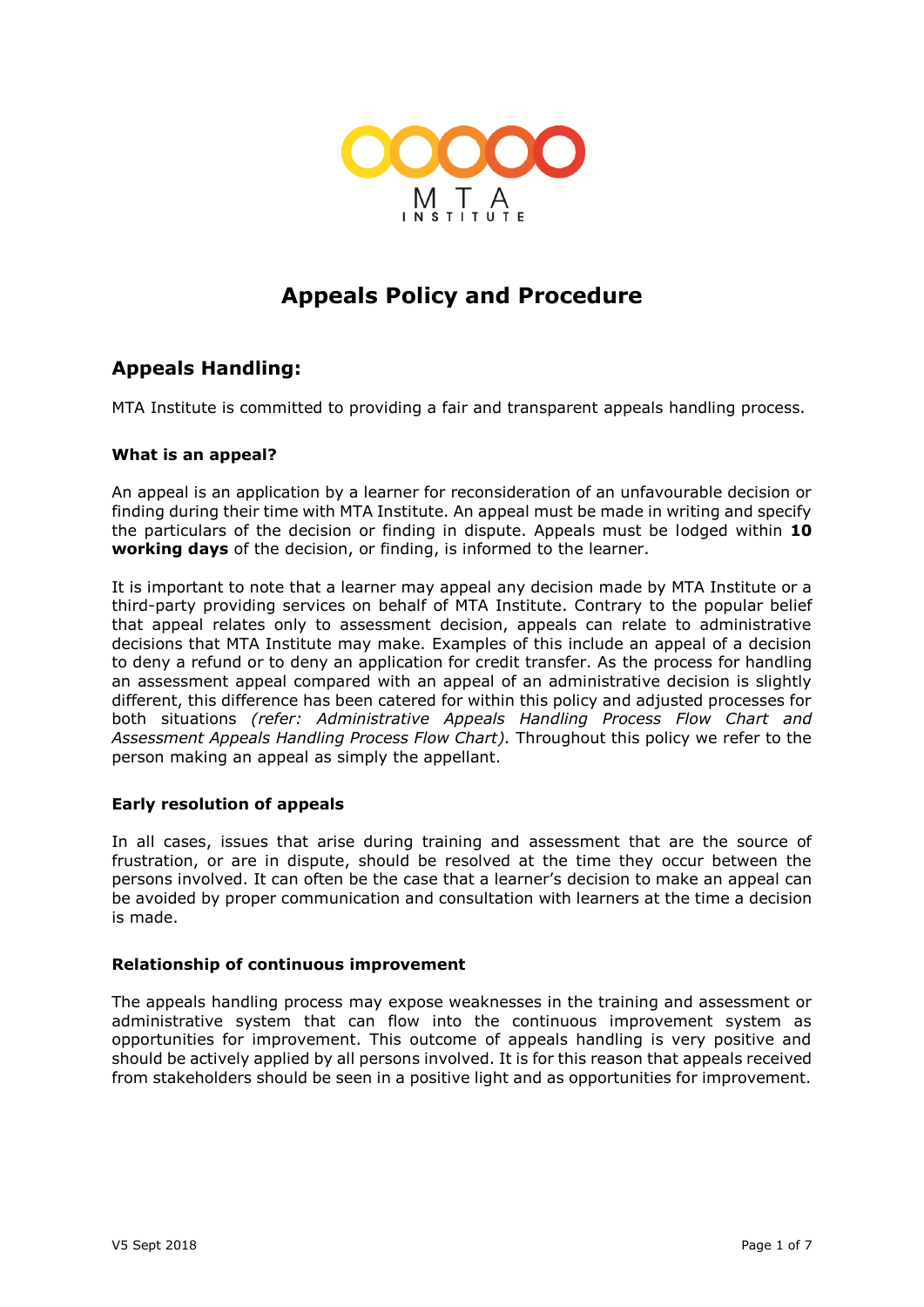

### **Making an appeal**

An appeal must be received by MTA Institute in writing within **10 working days** of the decision or finding being informed to the person.

To appeal a decision, the appellant is advised on MTA Institute's website to email the details of their appeal to [appeal@mtai.edu.au.](mailto:appeal@mtai.edu.au)

Alternatively, a hard copy of these details may be forwarded to:

Client Services Manager MTA Institute Building 8, 2728 Logan Road (PO Box 4530) EIGHT MILE PLAINS QLD 4113

If the appellant has any difficulty submitting their appeal to MTA Institute, they are advised to contact MTA Institute immediately at the following phone number: (07) 3722 3000.

The Client Services Manager will record the appeal details on an *Appeals Handling Record Sheet (Annexure 2)*.

## **Appeal handling procedure**

MTA Institute will apply the following procedures to its appeals handling:

- Appeals must be lodged in writing within **10 working days** of a decision or finding being informed to the person. An appeal must be submitted in writing and the details recorded on an Appeals Handling Record Sheet.
- The appellant must be **provided a written acknowledgement** as soon as possible, ie. **no later than 1 working day** from the day the appeal is received. This acknowledgement is intended to provide the person making an appeal assurance that MTA Institute has received the appeal and will review the relevant issues and provide a response. The acknowledgement must inform the appellant that they will receive a **written response within 14 days**.
- All appeals are to be recorded on an Appeals Handling Record Sheet, which is used to maintain a chronological journal of events during the appeals handling process. An appeals register is to be kept by MTA Institute's Quality Manager to record details of lodgement, response and resolution. Records relating to appeal handling must be stored securely to prevent access to unauthorised personnel.
- An appellant is to be provided an opportunity to formally present his or her case at no cost.
- Each appellant may be accompanied and/or assisted by a support person at any relevant meeting.
- The appeals policy must be publicly available. This means that the appeals policy and procedure must be published on MTA Institute's website.
- The handling of an appeal is to commence within **seven (7) working days** of the lodgement of the appeal and all reasonable measures are taken to finalise the process as soon as practicable.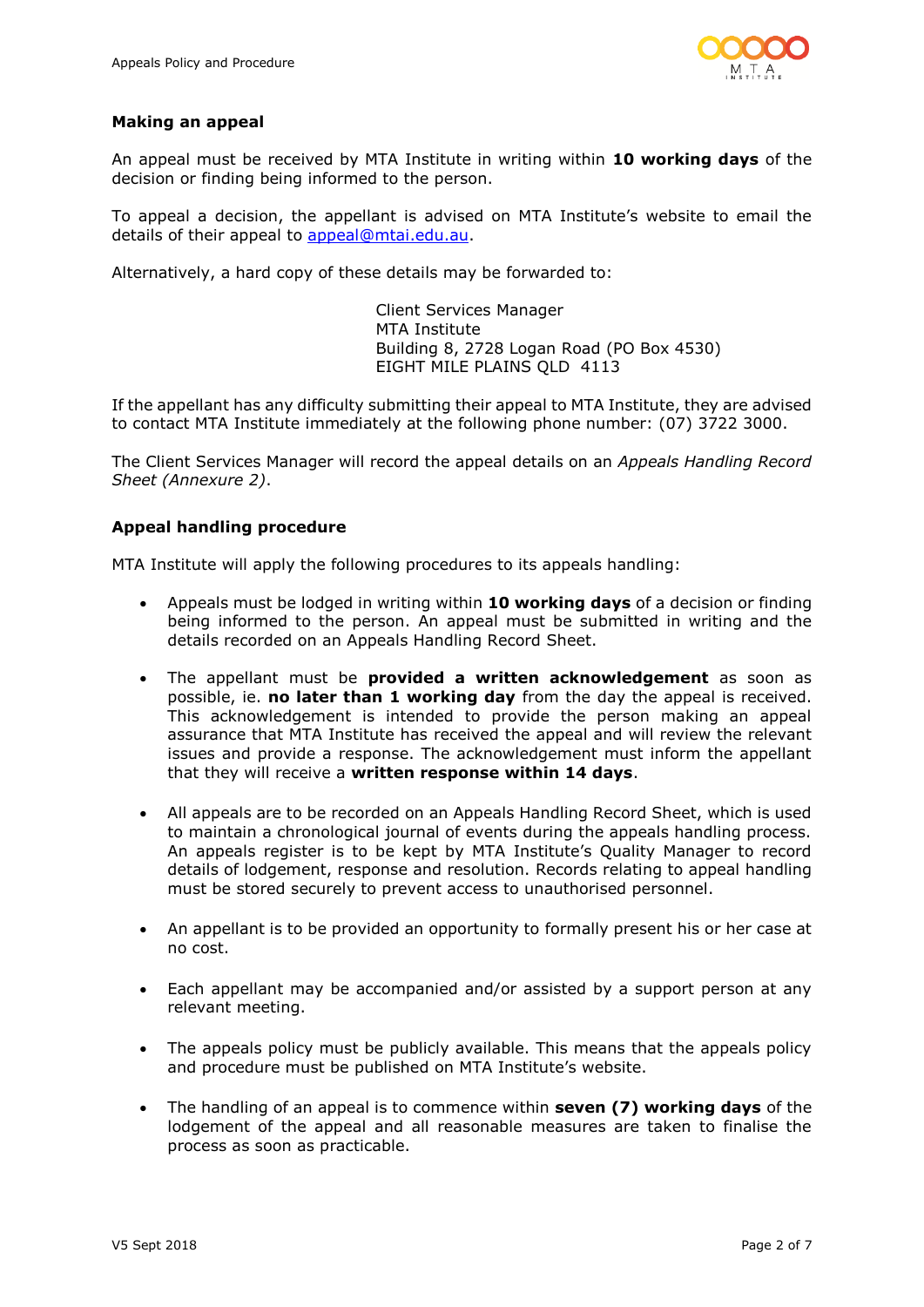

- The appellant is to be provided a written response to the appeal, including details of the reasons for the outcome. A written response must be provided to the appellant within **14 working days** of the lodgement of the appeal.
- Appeals must be resolved to a final outcome within **60 calendar days** of the appeal being initially received. Where MTA Institute's General Manager considers that more than 60 calendar days are required to process and finalise the appeal, the General Manager must inform the appellant in writing, including reasons why more than 60 calendar days are required. As a benchmark, MTA Institute should attempt to resolve appeals as soon as possible. A timeframe to resolve an appeal within 30 calendar days is considered acceptable and in the best interest of MTA Institute and the appellant. An appellant should also be provided with regular updates to inform them of the progress of the appeal handling. Updates should be provided to the appellant at a minimum of **two (2) weekly intervals**.
- MTA Institute shall maintain the enrolment of the appellant during the appeal handling process.
- Decisions or outcomes of the appeal handling process that are in favour of the appellant shall be implemented immediately.
- Appeals are to be handled in the strictest of confidence. No MTA Institute representative is to disclose information to any person without the permission of MTA Institute's General Manager. A decision to release information to third parties can only be made after the appellant has given permission for this release to occur. This permission should be given using the *Information Release Form (Annexure 1).*
- Appeals are to be considered and handled to ensure the principles of natural justice and procedural fairness are applied at every stage of the appeal handling process. This means that the appellant is entitled to be heard with access to all relevant information and with the right of reply. The appellant is entitled to have their appeal heard by a person that is without bias and may not be affected by the decision. Finally, the decision must be made based on logical evidence and the decisionmaker must take account of relevant considerations, must act for a proper purpose and must not take into account irrelevant considerations. Further guidance on principles of natural justice and procedural fairness can be accessed at the following link: [Good Decision-Making Guide](http://www.ombudsman.qld.gov.au/improve-public-administration/public-administration-resources/good-decision-making)
- Appeals handling procedures should conclude with an analysis of the circumstances to identify any opportunities for improvement and the completion of a *Continuous Improvement Report (Annexure 3)*.

## **Third-Party Review**

Where the appellant is not satisfied with the handling of the matter by MTA Institute, they have the opportunity for a body or person that is independent of MTA Institute to review his or her appeal following the internal completion of appeals handling process. Before a person seeks a review by an independent person, they are requested to first allow MTA Institute to fully consider the nature of the appeal and to fully respond to the appellant in writing. If after this has occurred, the person is not satisfied with the outcome, they can then seek a review by an independent person. To request a review by an independent person, the appellant should inform the Client Services Manager of their request who will initiate the process with the General Manager.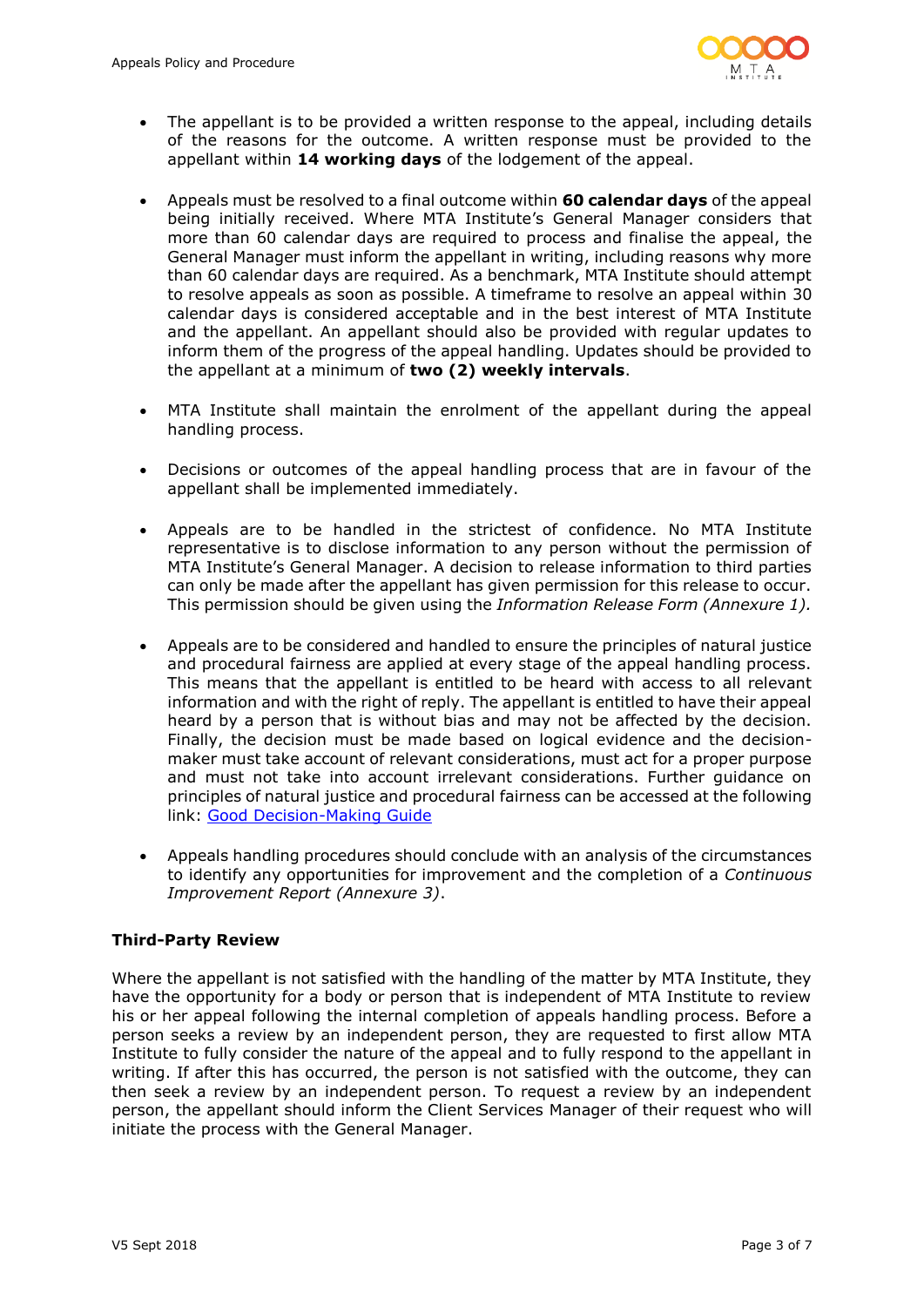

In these circumstances MTA Institute's General Manager will advise of an appropriate party independent of MTA Institute to review the appeal outcome (and its subsequent handling) and provide advice to MTA Institute regarding the recommended outcomes. The independent third-party is required to respond with their recommendations **within 14 working days** of their review being requested. This advice is to be accepted by MTA Institute as final, advised to the appellant in writing and implement without prejudice.

Where MTA Institute appoints or engages an appropriate independent person to review an appeal, MTA Institute will meet the full cost to facilitate the review. Where the appellant objects to this appointment and requests to engage a person or organisation they nominate, MTA Institute may request the appellant contributes toward the cost of the review.

When an appeal is received by MTA Institute and the General Manager feels that they may be bias or there is a perception of bias, then the appeal is to be referred directly to an independent third-party for consideration and response as outlined above.

#### **Unresolved Appeals**

Where the appellant remains not satisfied with the outcome of the appeals handling procedure, the appellant is to be directed to the following external agencies:

- − In relation to consumer protection issues, these may be referred to the **Office of Fair Trading**.
- − In relation to the delivery of training and assessment services, these may be referred to the **National Training Complaints Hotline** via the following phone number: 13 38 73.

It is expected that the above agencies will investigate the person's concerns and contact MTA Institute for information.

MTA Institute is to cooperate fully with agencies such as the National Training Complaints Service or ASQA that may investigate the handling of an appeal. MTA Institute considers that it would be extremely unlikely that appeals are not able to be resolved quickly within MTA Institute's internal arrangements.

#### **Record Management of Appeals Records**

Records relating to appeals will present in two formats. There will be electronic records in the form of email correspondence and other documents which are communicated electronically and hard copy records which are submitted by the appellant or generated by MTA Institute. There is also a record of the appeal maintained within MTA Institute's quality management system. This includes the details about the appeal and a diary log which records the progress of the appeal handling and closure. This record also records identified opportunities for improvement that result from appeals handling.

All records regardless of their format will be saved in a digital format into a secure folder located on MTA Institute's file storage. Each file is to be clearly labelled with the document title or subject and the date of which the document was received or generated. This folder must only be accessible to persons authorised by the General Manager.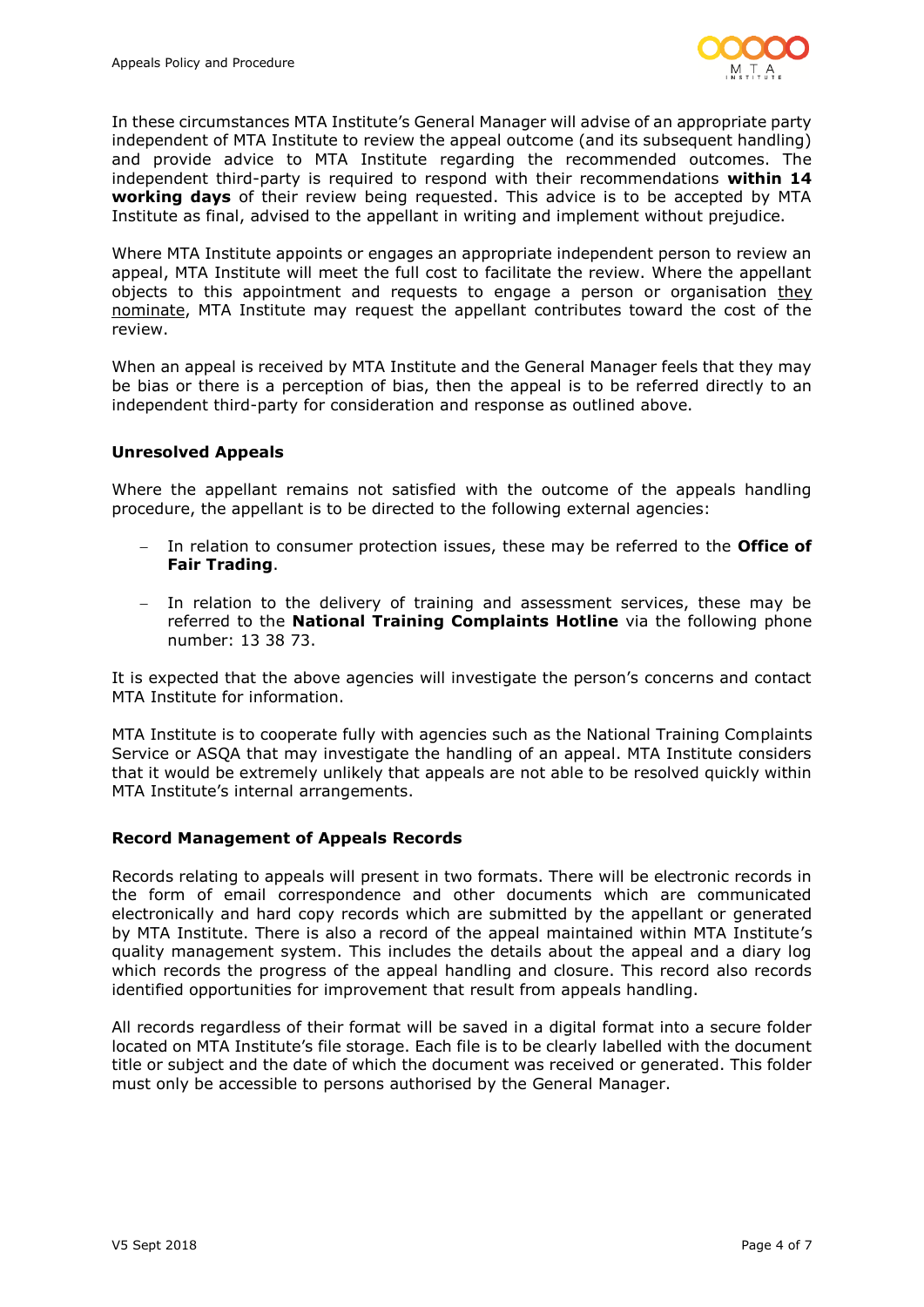

To ensure records are maintained in a safe and suitable condition, the following is to apply:

- − Records must be kept securely to prevent them being accessed by any nonauthorised personnel.
- − Records must be kept confidential to safeguard information and to protect the privacy of the appellant.
- − Records must be kept to avoid damage by fire, flood, termites or any other pests.
- − Electronic data storage must be safe from destruction by fire or flood and should take account of the risk of component failure of a single storage device. Electronic data is also to be backed-up off site.

#### **Period of retention of Appeals Records**

MTA Institute is to retain records relating to appeals handling for a minimum of five (5) years.

#### **Destruction of Appeals Records**

MTA Institute's General Manager is the only person who can authorise (in writing) the destruction of appeals handling records. Records are only to be authorised for destruction after the retention period has lapsed. Documents identified for destruction are to be shredded before being recycled.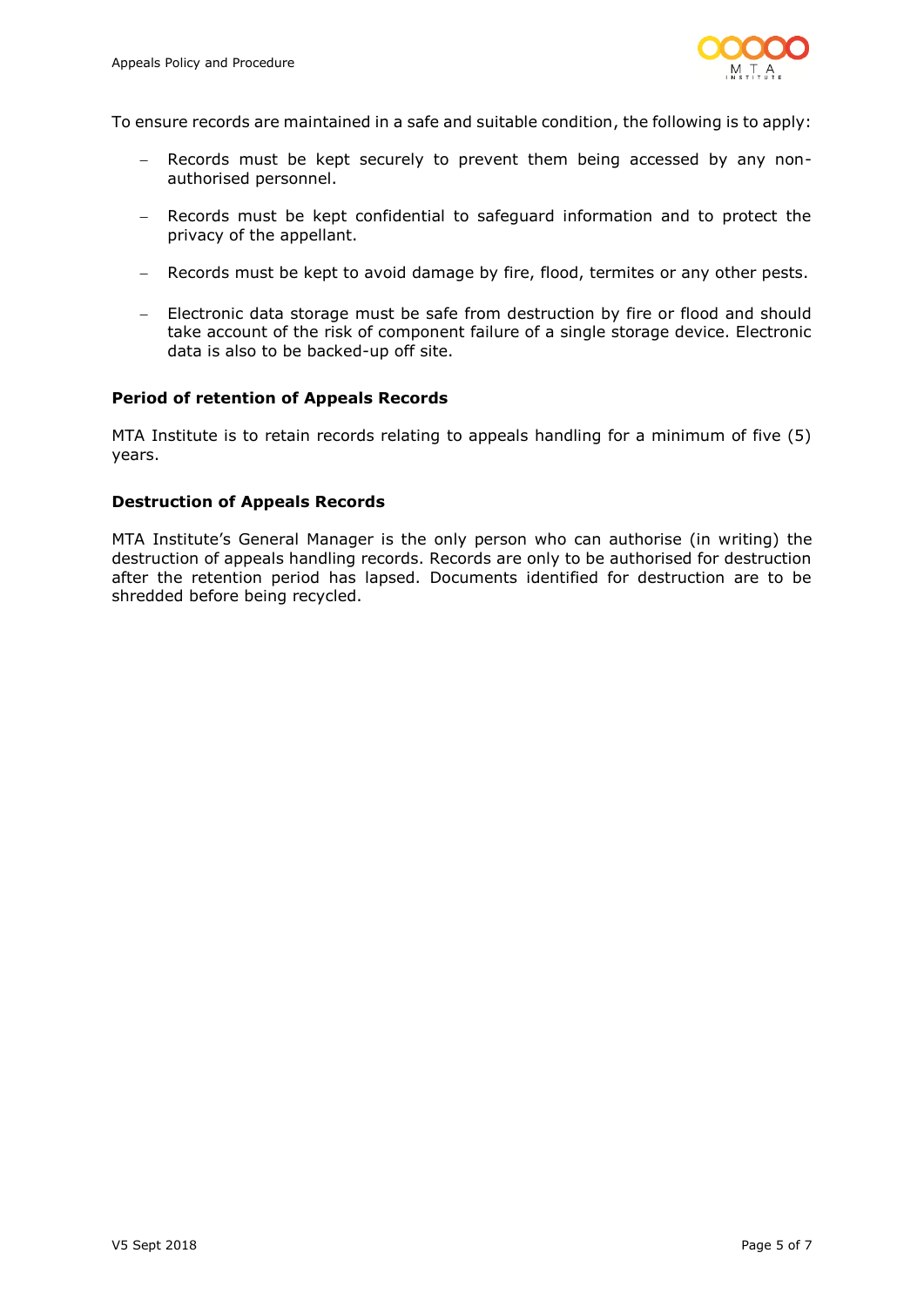



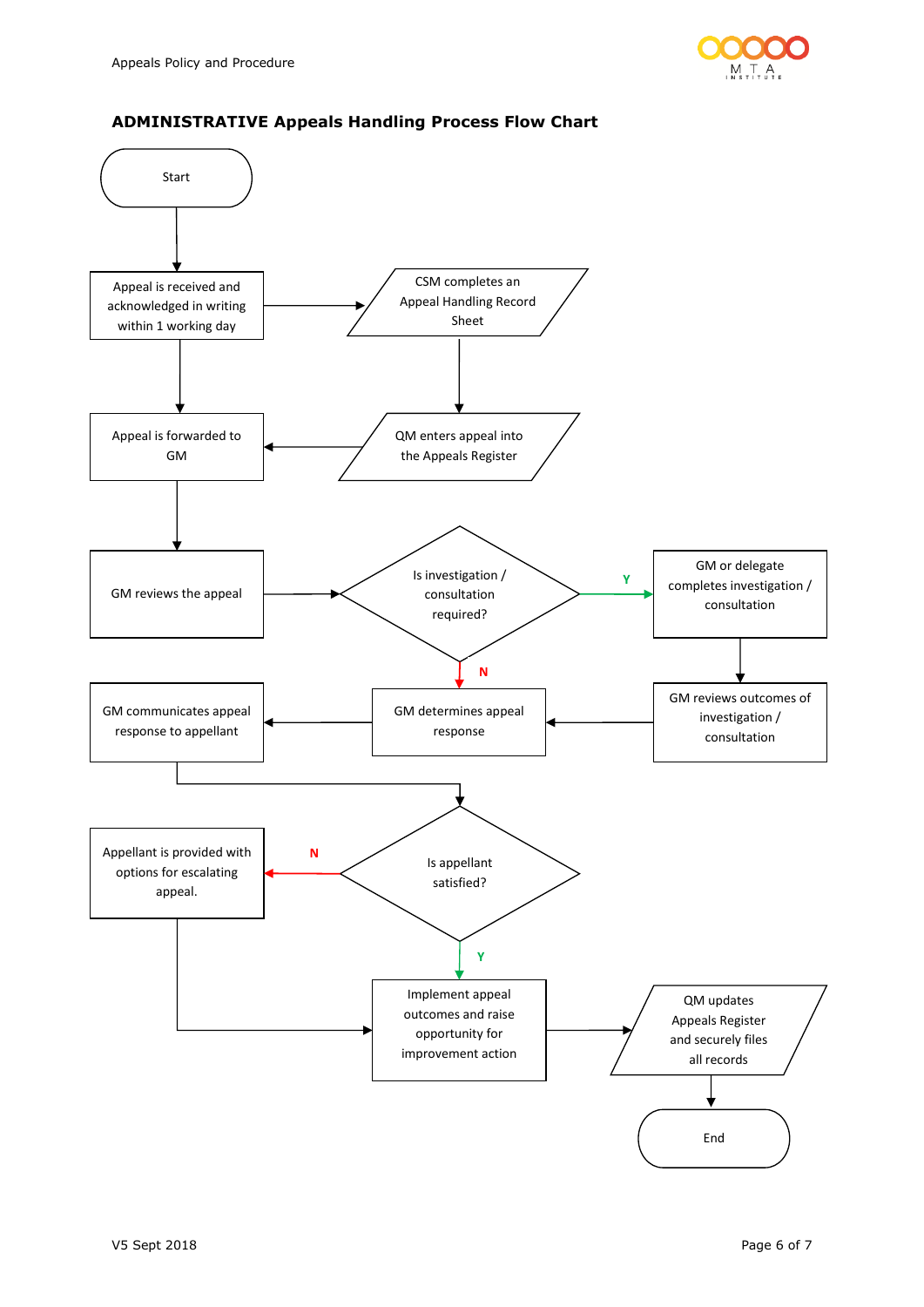

## **ASSESSMENT Appeals Handling Process Flow Chart**

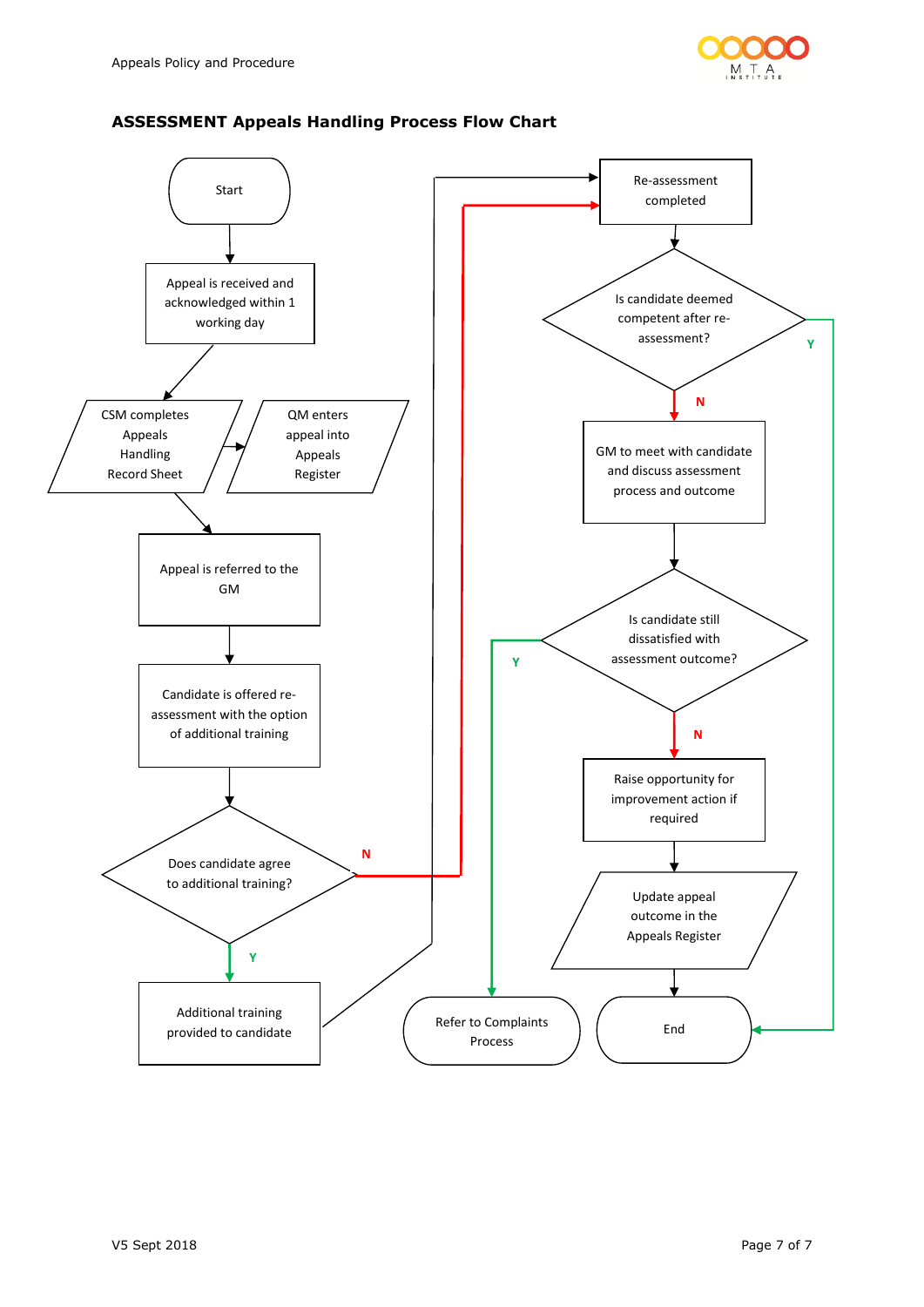

## **Information Release Form**

| <b>Learner Information</b> |  |
|----------------------------|--|
| Full Name:                 |  |
| Date of Birth:             |  |
| Address:                   |  |
| Phone No:                  |  |
| Email:                     |  |
| Course:                    |  |

I, the above named person hereby authorise MTA Institute to disclose the information outlined in this release form to the person/organisation identified below. I acknowledge that if I wish to cancel/amend this authorisation I must advise MTA Institute in writing.

| $\sim$<br>.<br>יור | - - |
|--------------------|-----|
|                    |     |

| Information to be released - Please tick |                          |              |
|------------------------------------------|--------------------------|--------------|
| $\square$ Name                           | $\Box$ Date of Birth     | □ Address    |
| □ Enrolment details                      | <b>Q</b> Phone           | □ Mobile     |
| $\Box$ Email                             | $\Box$ Emergency contact | $\Box$ Other |
| Please specify other:                    |                          |              |
|                                          |                          |              |
| <b>Nominated Person/Organisation</b>     |                          |              |
|                                          |                          |              |
|                                          |                          |              |

Please return completed form to: The General Manager

Freeway Office Park, Building 8, 2729 Logan Road (P.O. Box 4530) Eight Mile Plains Qld 4113

The personal information supplied and collected on this form is subject to the Privacy Act 1988 (Commonwealth) and will be treated in accordance with MTA Queensland's Privacy Policy, a copy of which is available on request. Please refer to [www.oaic.gov.au](http://www.oaic.gov.au/) for further information in relation to privacy laws.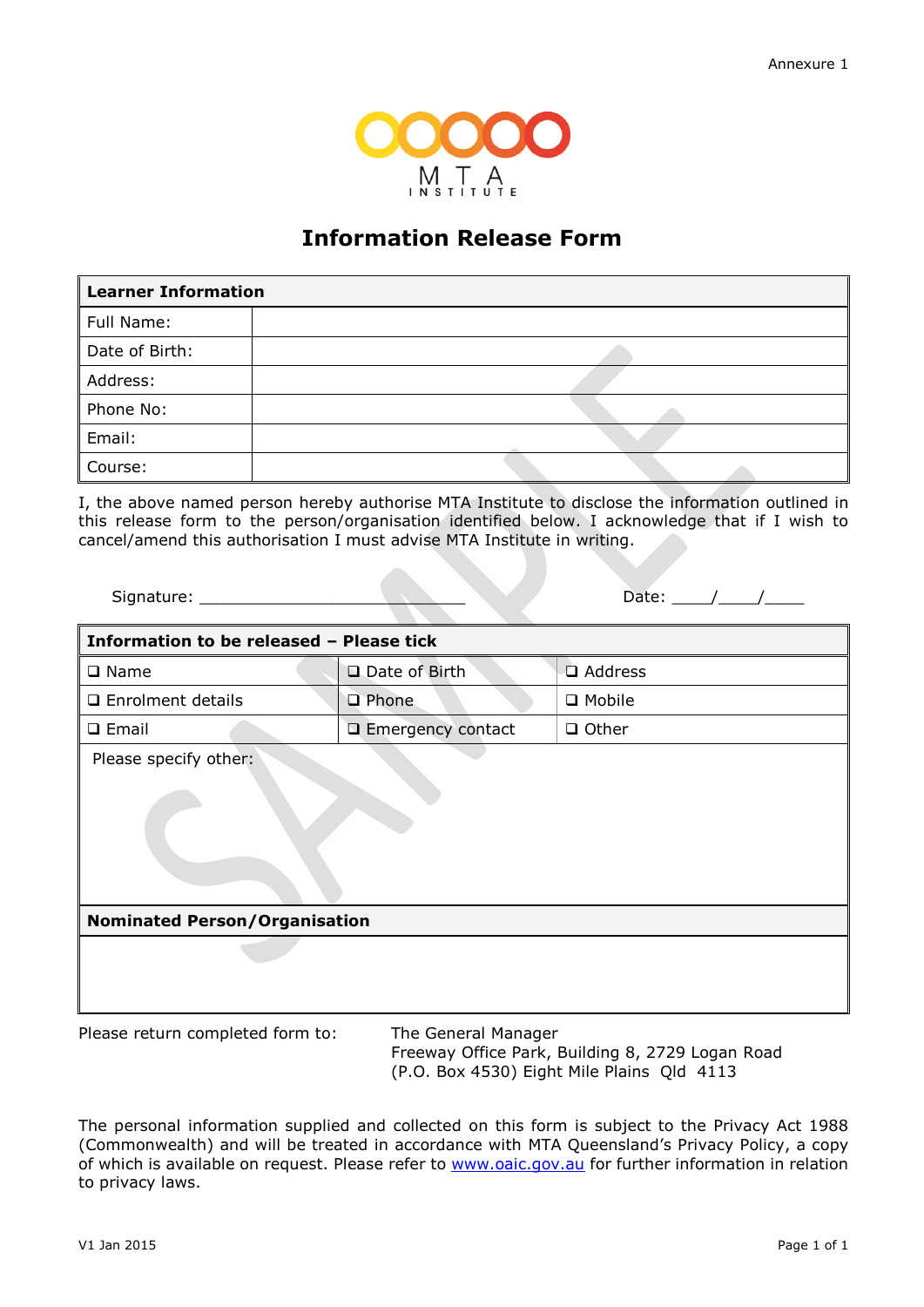| <b>OO</b>                                                                                                                                                         | <b>Appeals Handling</b><br><b>Record Sheet</b>                                                     |                                      |  |
|-------------------------------------------------------------------------------------------------------------------------------------------------------------------|----------------------------------------------------------------------------------------------------|--------------------------------------|--|
| IVI I A<br>Nstitute                                                                                                                                               | To be used in conjunction with the<br><b>Appeals Policy &amp; Procedure</b>                        |                                      |  |
| <b>Appellant's Name</b>                                                                                                                                           |                                                                                                    |                                      |  |
| <b>Workplace/Location</b>                                                                                                                                         |                                                                                                    |                                      |  |
| <b>Decision Type/Unit/Qualification</b>                                                                                                                           |                                                                                                    |                                      |  |
| <b>Decision Date</b>                                                                                                                                              |                                                                                                    |                                      |  |
| Date appeal received<br>(Must be within 10 working days of decision                                                                                               | $\Box$ Email<br>$\Box$ Letter                                                                      |                                      |  |
| Person responsible for handling<br>the appeal                                                                                                                     |                                                                                                    |                                      |  |
| Date acknowledged<br>(Must be within 1 working day of receipt)                                                                                                    | $\Box$ Email<br>$\Box$ Letter<br>Appellant informed a written response will be sent within 14 days |                                      |  |
|                                                                                                                                                                   | Describe details of the appeal and the remedy the appellant is seeking                             |                                      |  |
| [Attach supporting documentation]                                                                                                                                 |                                                                                                    |                                      |  |
| <b>Details:</b>                                                                                                                                                   |                                                                                                    |                                      |  |
|                                                                                                                                                                   |                                                                                                    |                                      |  |
| <b>Remedy:</b>                                                                                                                                                    |                                                                                                    |                                      |  |
|                                                                                                                                                                   |                                                                                                    |                                      |  |
|                                                                                                                                                                   |                                                                                                    |                                      |  |
|                                                                                                                                                                   | Agreed outcome (what are the actions that will be taken to resolve the                             | <b>Date</b>                          |  |
| (must be within<br>appeal) [attach correspondence sent to the appellant outlining action to be taken at each stage<br>14 working days)<br>of the appeals process] |                                                                                                    |                                      |  |
| <b>Actions:</b><br>$\overline{\phantom{a}}$                                                                                                                       |                                                                                                    |                                      |  |
|                                                                                                                                                                   |                                                                                                    |                                      |  |
| Updates provided to appellant every 2 weeks (min.) $\Box$ Yes $\Box$ No                                                                                           |                                                                                                    |                                      |  |
|                                                                                                                                                                   |                                                                                                    | <b>Date</b>                          |  |
| <b>Actions Completed by (Name)</b>                                                                                                                                |                                                                                                    | <b>Completed</b><br>(within 60 days) |  |
|                                                                                                                                                                   |                                                                                                    |                                      |  |
| <b>Review by Third-Party sought by appellant</b> $\Box$ Yes $\Box$ No                                                                                             |                                                                                                    |                                      |  |
| Have any areas for improvement been identified?<br>If so, summarise below and fill out a <b>Continuous Improvement Report</b>                                     |                                                                                                    |                                      |  |
| <b>Areas of Improvement Identified:</b>                                                                                                                           |                                                                                                    |                                      |  |
| <b>Continuous Improvement Report Number:</b>                                                                                                                      |                                                                                                    |                                      |  |

*Once the appeal has been finalised, forward this completed form to the Quality Manager, along with any supporting documentation, who will record the information in the Appeals Register.*